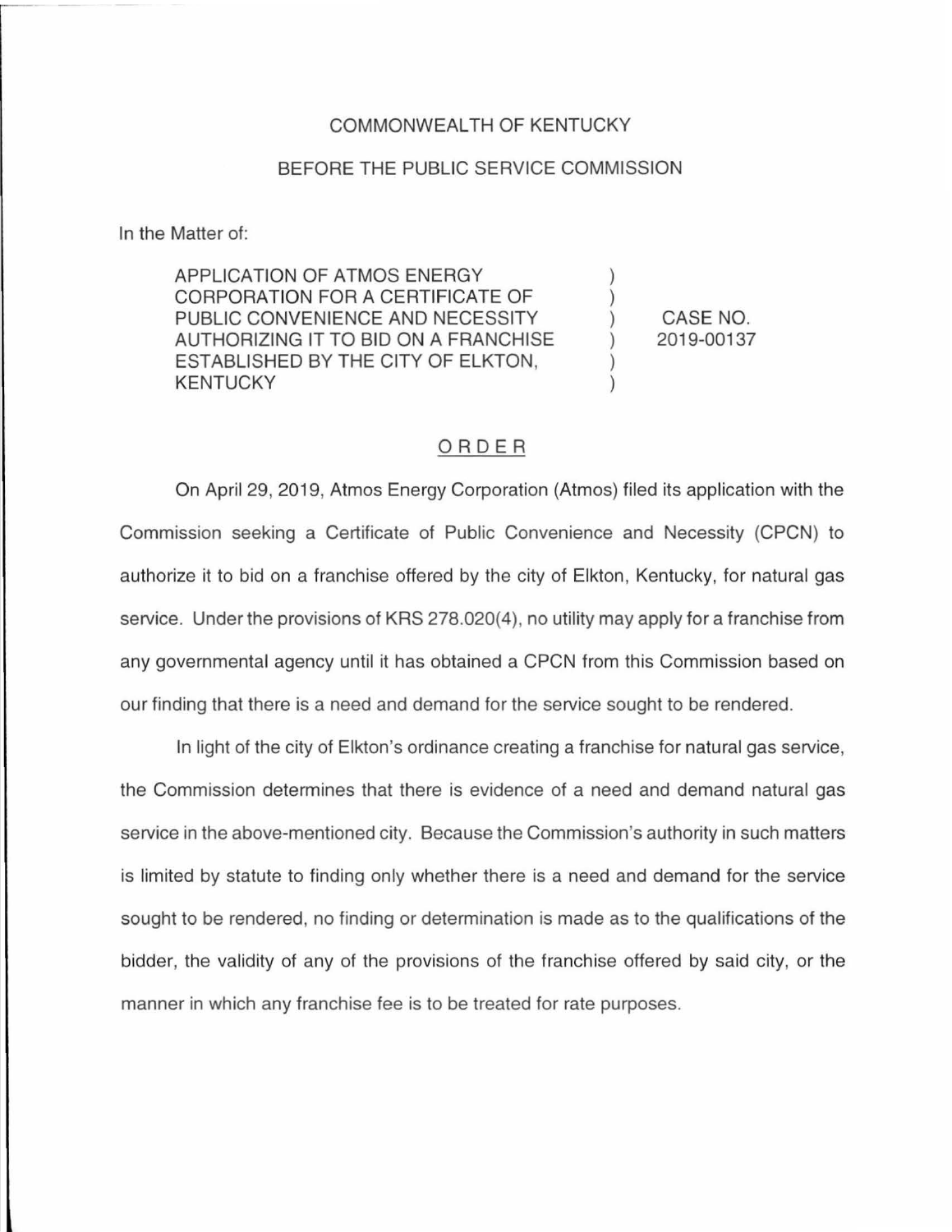IT IS THEREFORE ORDERED that:

1. Atmos is granted a CPCN that authorizes it to bid on a franchise offered by the city of Elkton, Kentucky, for natural gas service.

2. If Atmos is not the successful bidder, Atmos shall, within ten days of the award of the franchise at issue, file with the Commission a written notice stating that Atmos was not the successful bidder.

3. If Atmos is the successful bidder, Atmos shall file, within ten days of the award of the franchise at issue, with the Commission a copy of the executed franchise agreement and a statement disclosing the amount of the initial franchise fee.

4. If Atmos is the successful bidder, Atmos shall, within ten days of an increase or decrease in the amount of the initial franchise fee set forth in the franchise agreement, file with the Commission documentation setting forth the revised fee.

5. Any documents filed pursuant to ordering paragraphs 2, 3, or 4 of this Order shall reference the number of this case and shall be electronically submitted via the Commission's electronic Tariff Filing System.

6. This Order shall not be construed as granting a CPCN to construct utility facilities in said city.

7. This case is closed and removed from the Commission's docket.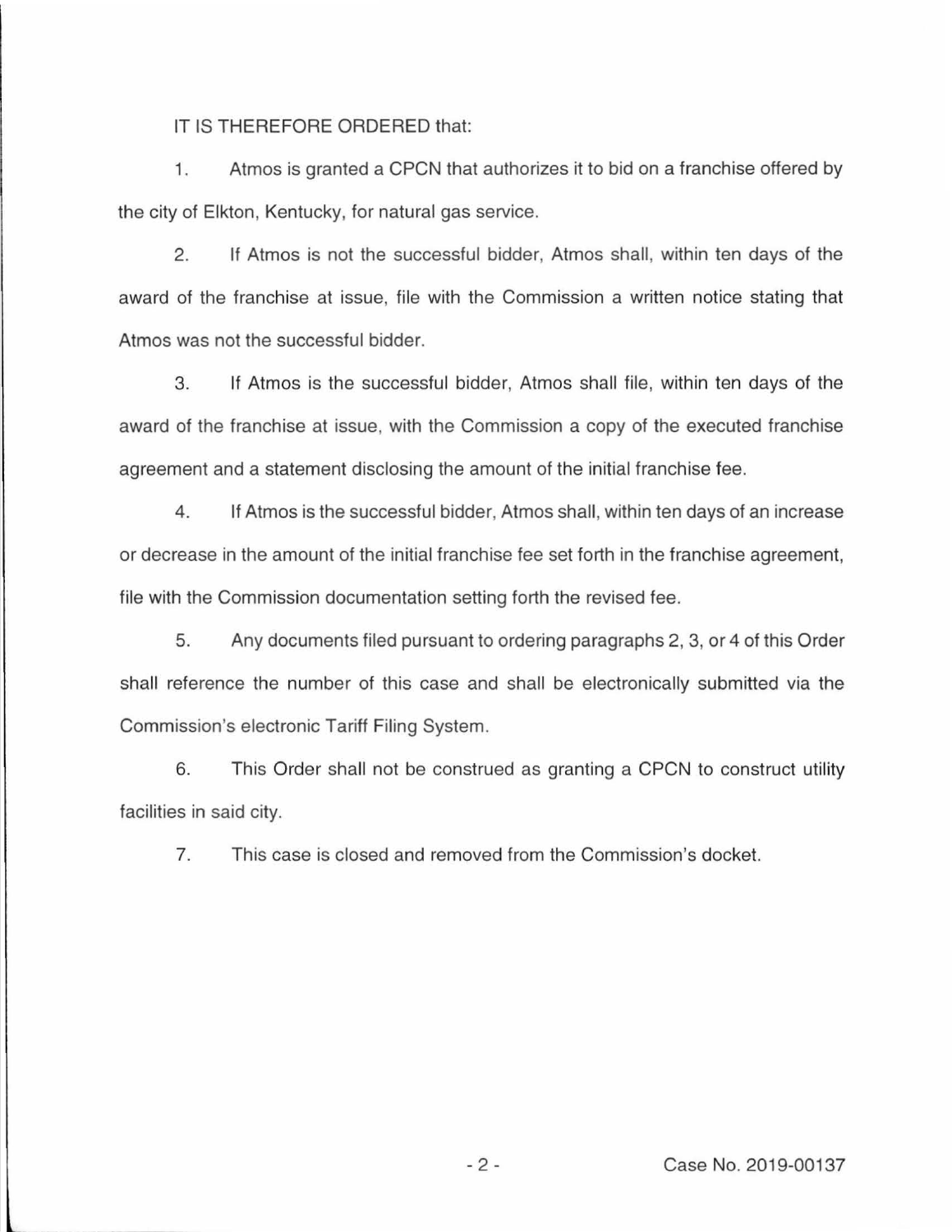By the Commission



**ATTEST:** 

Que R. Purs

Case No. 2019-00137